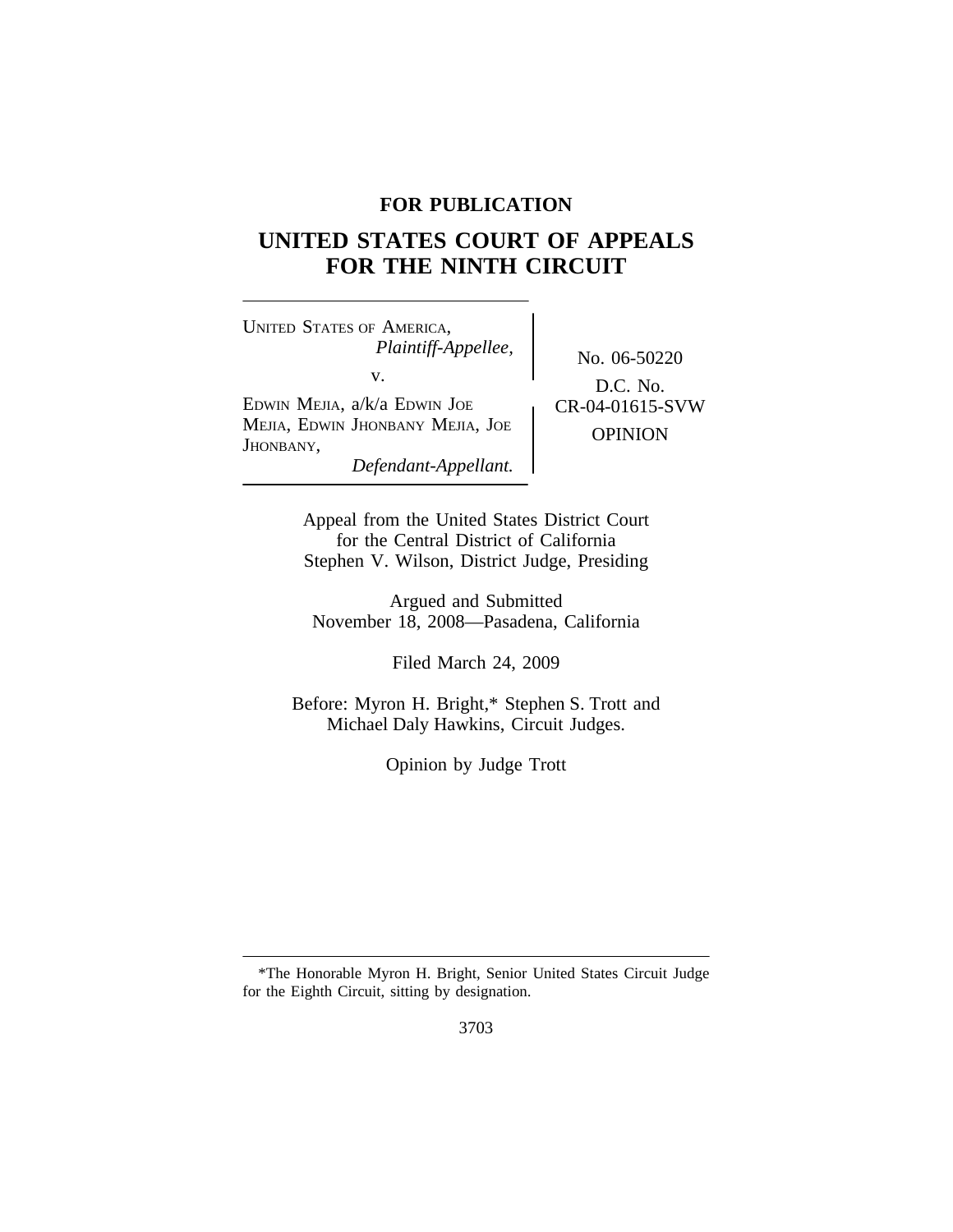# **COUNSEL**

Alissa Sawano Peterson, Irvine, California, for the defendant/appellant.

Raymond O. Aghaian, Assistant United States Attorney, Riverside, California, for the plaintiff/appellee.

## **OPINION**

TROTT, Circuit Judge:

Edwin Mejia challenges both his conviction and his sentence of 188 months imprisonment plus five years supervised release for possession and distribution of methamphetamine. Mejia asserts (1) he was entrapped into selling methamphetamine, (2) his statement was taken in violation of *Miranda*, and (3) his due process rights were violated because he was shackled during trial. Also, Mejia appeals his sentence on the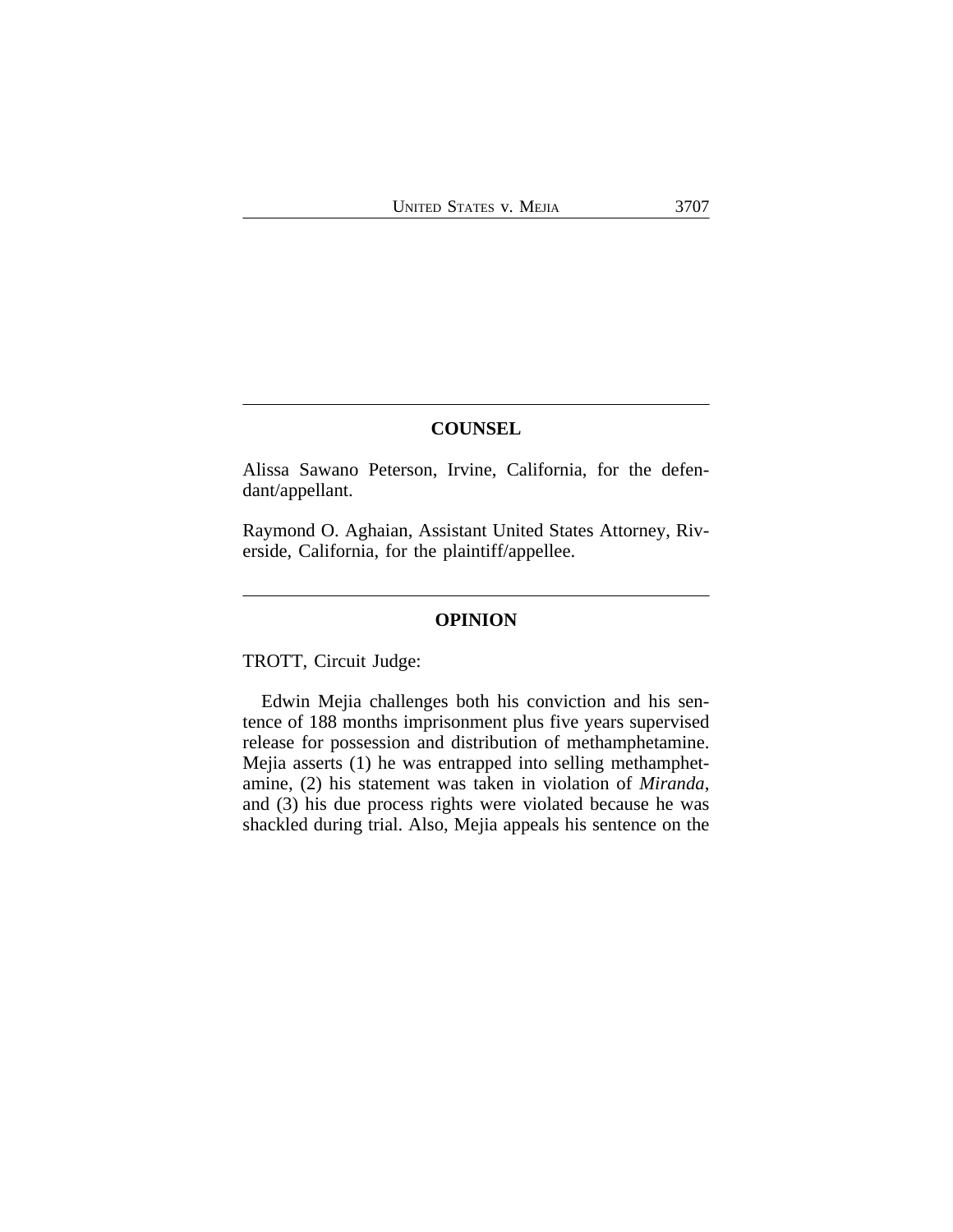grounds that the district court failed to consider the factors set forth under 18 U.S.C. § 3553(a) and his requests for downward departures in reference to § 3553(a). Additionally, Mejia argues he (1) should have received a two-point reduction for acceptance of responsibility, and (2) should not have received one criminal history point for a misdemeanor conviction for resisting arrest.

We have jurisdiction over this timely appeal, and we affirm the judgment of conviction, but remand for resentencing. Given this result, we first address the calculation of Mejia's criminal history involving his prior misdemeanor conviction.

### **A. Criminal History**

Mejia disputes the assignment of one criminal history point to him for his prior conviction for resisting arrest. Because this issue was not raised in the district court, to warrant relief the error must constitute plain error. *See United States v. Ameline*, 409 F.3d 1073, 1078 (9th Cir. 2005). Plain error is "(1) error, (2) that is plain, and (3) that affects substantial rights." *United States v. Cotton*, 535 U.S. 625, 631 (2002) (citation, alteration and internal quotation marks omitted). An error is plain if it is "contrary to the law at the time of appeal  $\dots$ " *Johnson v. United States*, 520 U.S. 461, 468 (1997).

**[1]** We held in a case decided en banc after Mejia was sentenced that "a partially suspended sentence for a misdemeanor listed in [U.S.S.G.]  $§$  4A1.2(c)(1) counts only if the nonsuspended portion of the sentence is at least thirty days." *United States v. Gonzales*, 506 F.3d 940, 945 (9th Cir. 2007) (en banc). Resisting arrest is a misdemeanor listed in  $§$  4A1.2(c)(1).

On October 27, 1997, imposition of Mejia's sentence for resisting arrest was suspended and he was placed on two years summary probation. This was conditioned on spending 16 days in county jail, for which Mejia was given credit for time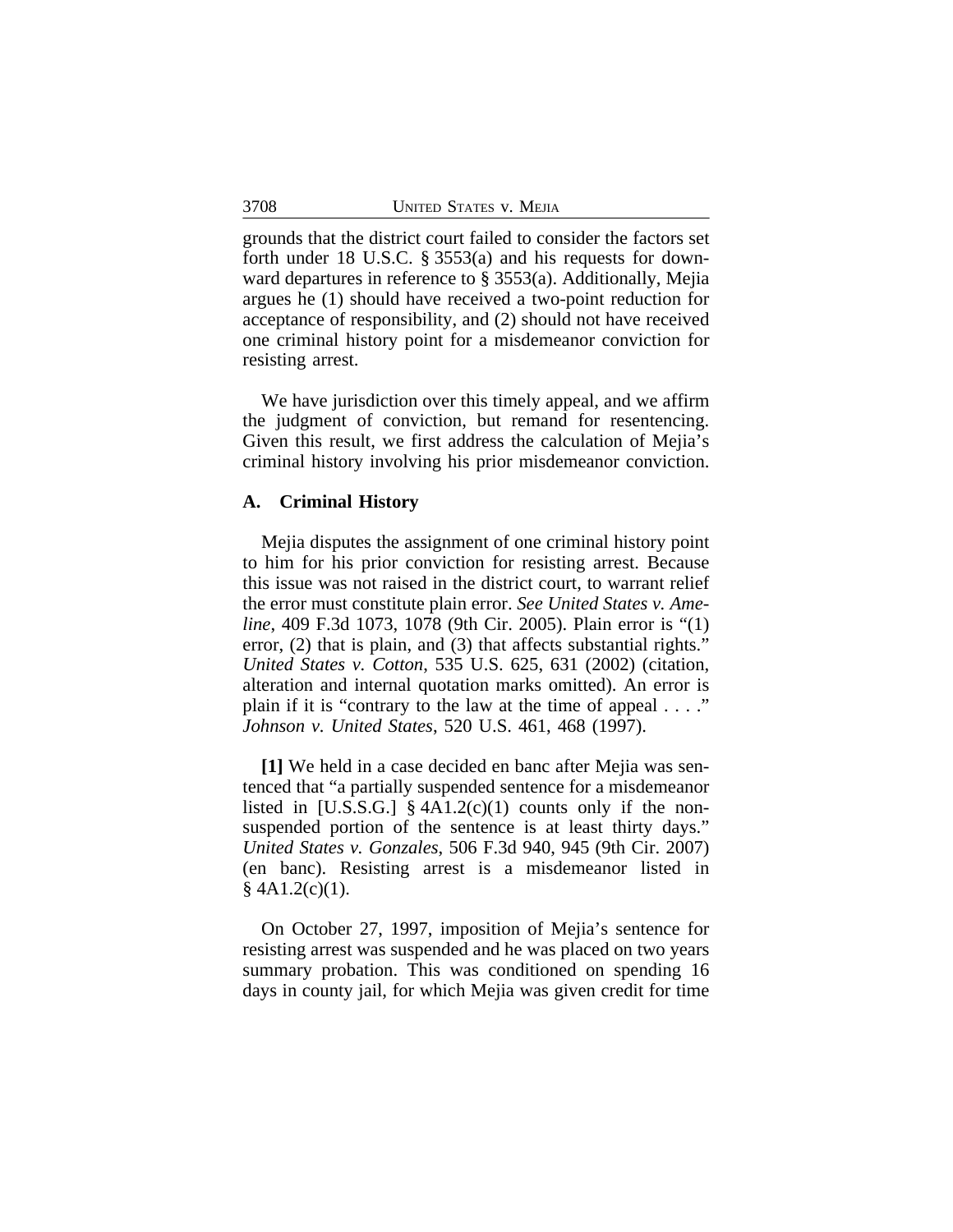already served. Three days later, on October 30, 1997, his probation was terminated. Seventeen days later, because probation had been terminated thirteen days earlier, "proceedings" against Mejia were terminated.

**[2]** Section 4A1.2(c)(1)(A) reads as follows: "(1) Sentences for the following prior offenses ... by whatever name ..., are counted *only* if (A) the sentence was a term of probation of at least one year *or* a term of imprisonment of at least thirty days." (emphasis added).

**[3]** There are two clauses in this sentence, the first involving a "term of probation," the second a "term of imprisonment." *Gonzales* held that the words "term of imprisonment" means a "term of actual confinement." *Gonzales*, 506 F.3d at 944, n.2. Pursuant to *Gonzales*, because Mejia served a term of imprisonment of less than 30 days, clause two would exclude this misdemeanor from the calculation.

At this point, clause one comes into play, because Mejia, unlike Gonzales, was sentenced to a term of probation of more than one year — two to be precise. However, imposition of this sentence was "suspended" when it was pronounced, and his probation was terminated three days later.

**[4]** Although our en banc opinion in *Gonzales* is not exactly on point, its analysis is manifestly appropriate here, because suspension of Mejia's probationary sentence combined with his actual service of only a three-day probationary term was less than the one year required by  $\S$  4A1.2(c)(1)(A) for inclusion in his criminal history. Just as a "term of imprisonment" means "a term of actual confinement," *Gonzales*, 506 F.3d at 944, n.2, a term of probation means a term of actual probation. Here, the suspension of Mejia's sentence before he was placed on a truncated term of probation indicates that the offense of which he was convicted was not regarded as serious.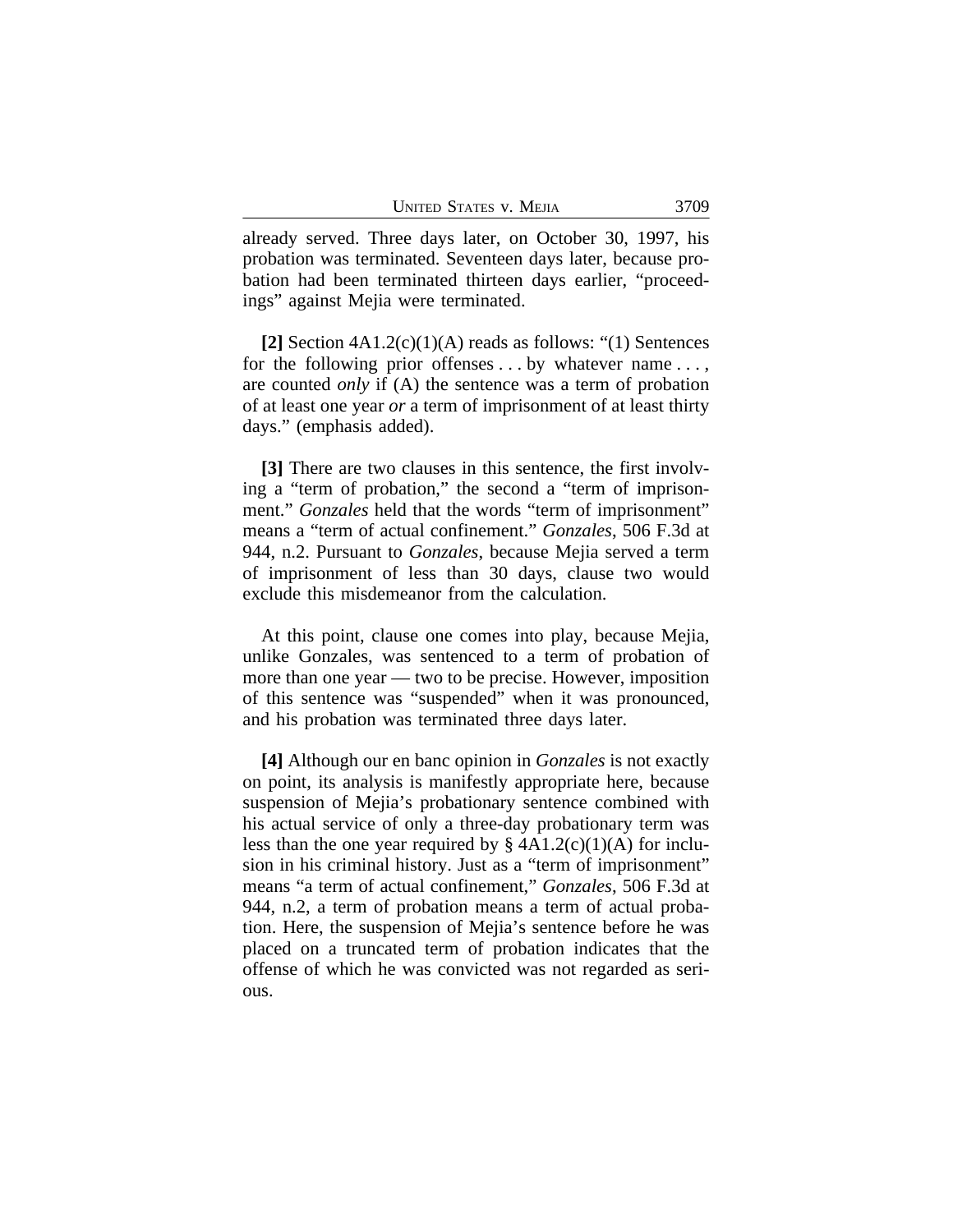**[5]** Accordingly, we determine as the law now stands at the time of his appeal that the assignment of one criminal history point to him for his prior conviction for resisting arrest was "plain error."

**[6]** This error affected Mejia's substantial rights. The district court imposed a low-end Guidelines sentence of 188 months imprisonment reflecting a base offense level of 34 and a criminal history category of III. Excluding the criminal history point for Mejia's resisting arrest conviction, the sentence must be calculated to reflect a criminal history category of II. This would decrease the recommended Guideline sentence from a range of 188-235 months to 168-210 months. If the district court chooses to follow a low-end Guidelines sentence in accordance with criminal history category II, Mejia's sentence could be reduced by 20 months. In our view, this impacts Mejia's substantial rights, and is thus, plain error.

## **B. Entrapment**

**[7]** When a defendant asserts an entrapment defense, the government must prove beyond a reasonable doubt that he was not entrapped by showing either: "(1) the defendant was predisposed to commit the crime before being contacted by government agents; or (2) the defendant was not induced by the government agents to commit the crime." 9th Cir. Crim. Jury Instr. 6.2 (2003); *see also United States v. Jones*, 231 F.3d 508, 516 (9th Cir. 2000).

**[8]** Because this court resolves all matters of credibility in a manner supporting the verdicts, and because there was sufficient evidence for a reasonable jury to find either that Mejia was not induced by government agents or that he was predisposed to commit the crimes charged, we uphold the jury's conclusion that Mejia was not entrapped.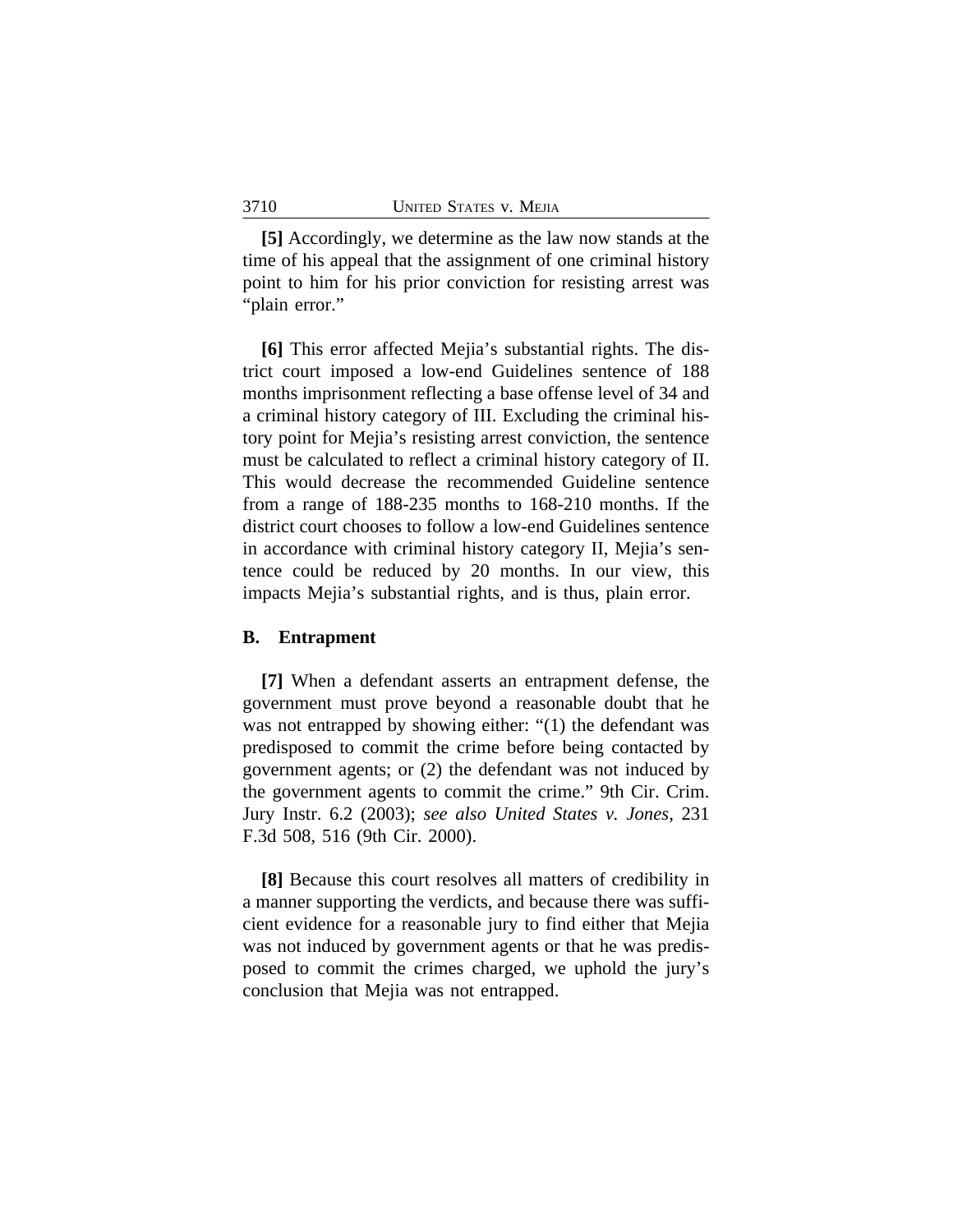# **C.** *Miranda* **Violation**

## **1. Voluntariness of Mejia's Statement**

**[9]** The voluntariness of a waiver depends on the absence of police overreaching. *Colorado v. Connelly*, 479 U.S. 157, 170 (1986). The physical condition of a defendant at the time of his arrest is an important factor in determining whether his subsequent confession was voluntary. *See Greenwald v. Wisconsin*, 390 U.S. 519, 520-21 (1968). We agree with the district court that Mejia's physical condition in this situation did not elevate his statements to the level of involuntariness.

## **2. Two-part Interrogation**

**[10]** A "two-step interrogation" involves eliciting a confession, then obtaining a waiver of *Miranda* rights, and then eliciting a repeated confession. *United States v. Narvaez-Gomez*, 489 F.3d 970, 973-74 (9th Cir. 2007). "If the interrogators deliberately employ the two-step strategy, the district court must suppress post-warning statements unless the interrogators take curative measures to apprise the defendant of his rights; if the two-step method is not deliberate, the postwarning statements are admissible if voluntarily made." *Id.* at 974.

**[11]** While the precise order of events is impossible to glean from the record, it is reasonable to conclude Mejia began making voluntary inculpatory statements either prior to being advised of his *Miranda* rights or as he was being advised of his *Miranda* rights and that he continued speaking, notwithstanding Agent Wilkins's efforts to quiet him. Moreover, it seems reasonable that Agent Wilkins's question to Mejia was not likely to illicit an incriminating response. Therefore, we conclude that the district court committed no plain error in admitting the statements.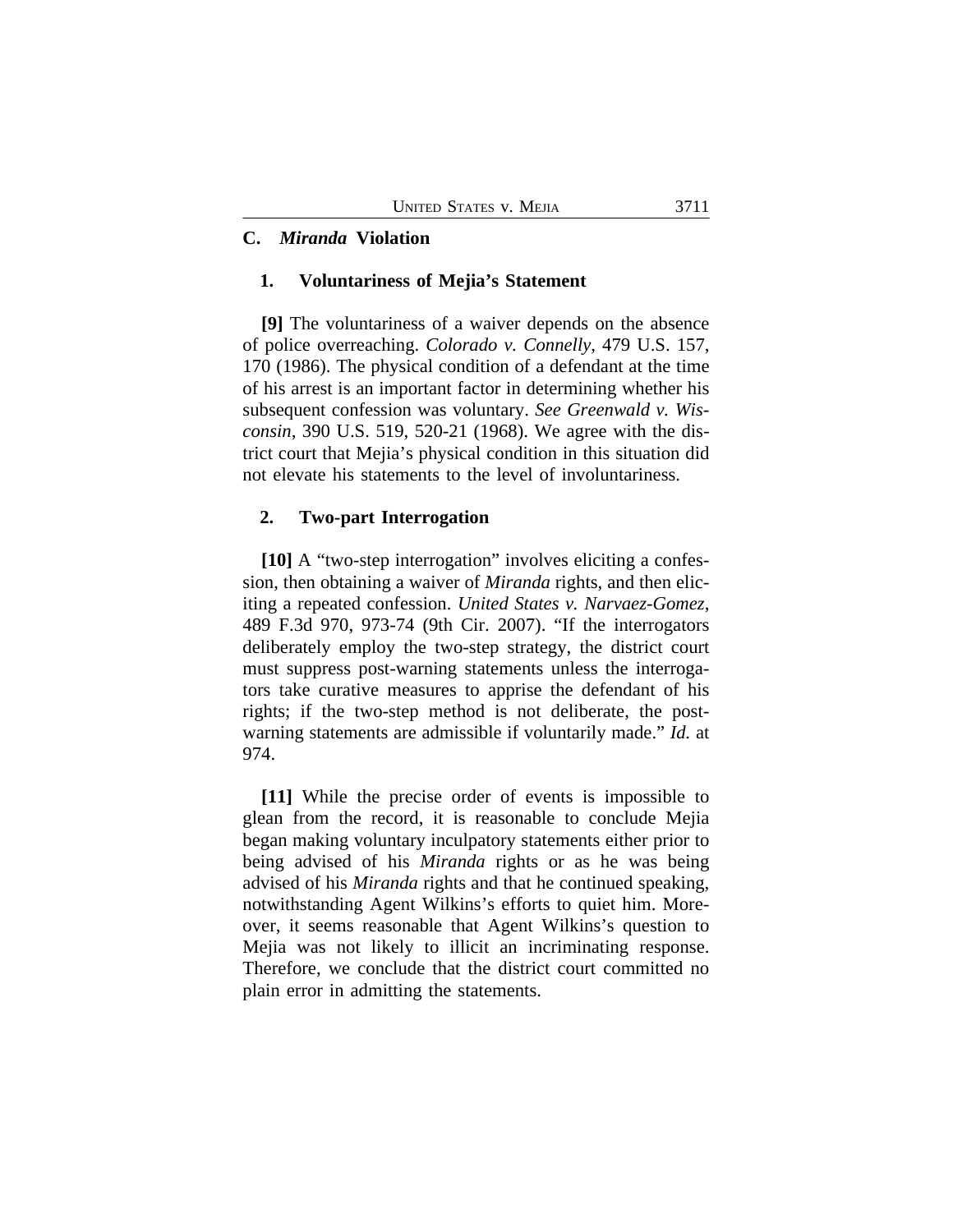#### **3. Adequacy of Mejia's** *Miranda* **Warning**

**[12]** Prior to custodial interrogation, law enforcement officials must inform the suspect of his *Miranda* rights. However, the Supreme Court has never insisted that *Miranda* warnings be given exactly as described in *Miranda*. *Duckworth v. Eagan*, 492 U.S. 195, 202 (1989). Given the testimony and evidence, we cannot conclude that driving impacted Agent's Linehan's ability to accurately impart Mejia's *Miranda* rights. Moreover, the record does not foreclose a conclusion that Agent Linehan testified to a summary of the rights he read to Mejia. Therefore, it was neither plain error to conclude Mejia was properly informed of his *Miranda* rights nor to admit his statements.

## **D. Shackling**

**[13]** The Fifth and Fourteenth Amendments prohibit the use of physical restraints visible to the jury without a trial court determination that they are justified. *Deck v. Missouri*, 544 U.S. 622, 629 (2005). "When the jury never saw the defendant's shackles in the courtroom, we have held that the shackles did not prejudice the defendant's right to a fair trial." *Williams v. Woodford*, 384 F.3d 567, 592 (9th Cir. 2004).

**[14]** First, because (1) the district court found the jury could not see Mejia's shackles, (2) Mejia failed to raise concerns at the time of voir dire, and (3) because Mejia does not offer any evidence now that jurors during voir dire could see his shackles, we accept as fact the district court's finding that the jury could not see Mejia's shackles. Also, the district court properly considered both the recommendations of the U.S. Marshals as well as Mejia's disruptive behavior in the courtroom to conclude the use of physical restraints was justified. Moreover, where a defendant does not indicate to the district court that he wishes to be present at sidebar, he waives his right. *See United States v. Sherwood*, 98 F.3d 402, 407 (9th Cir. 1996). Thus, we conclude the district court did not abuse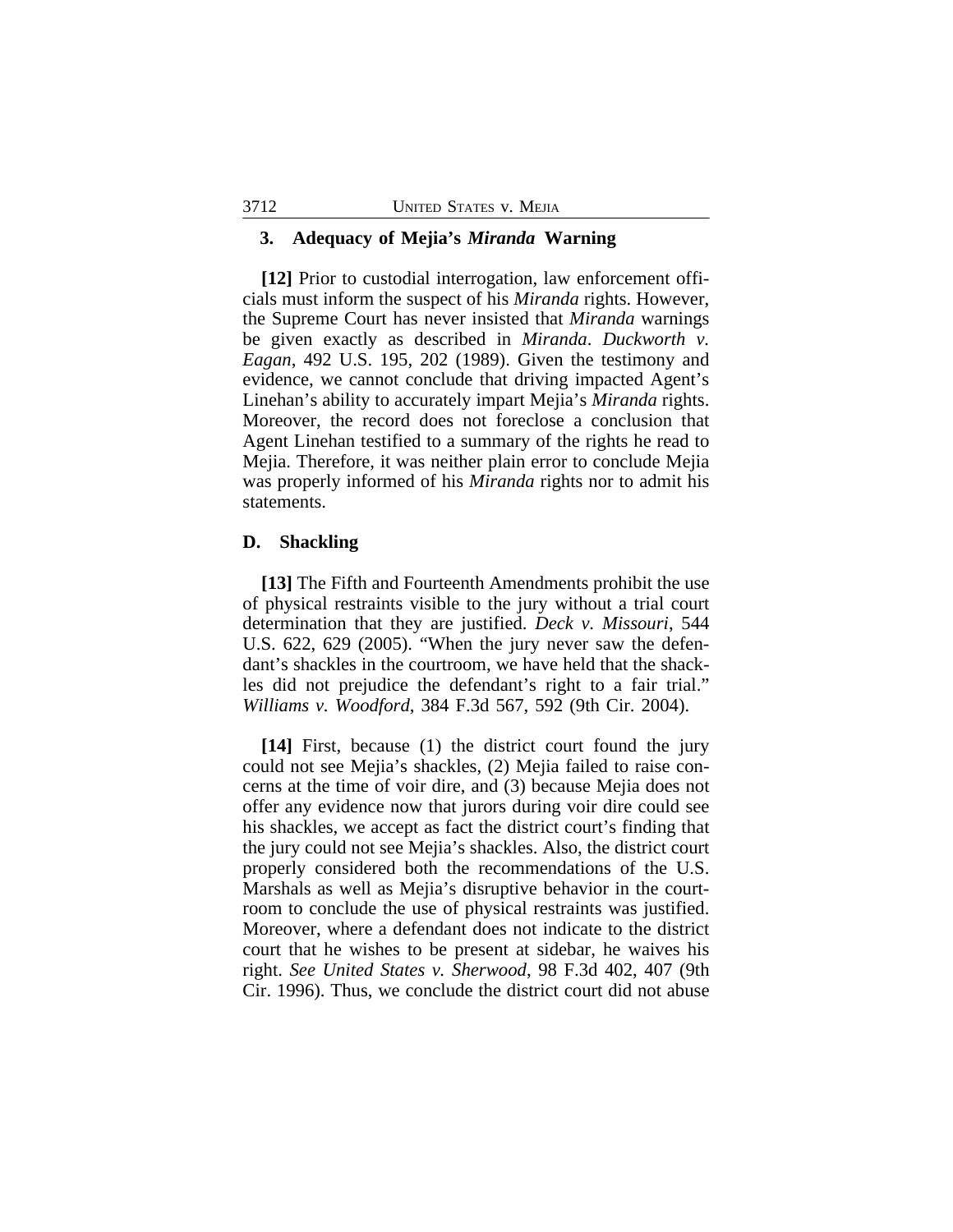its discretion by shackling Mejia during trial, nor were Mejia's due process rights violated.

## **E. Sentencing: § 3553(a) Factors**

**[15]** "The district court need not tick off each of the § 3553(a) factors to show that it has considered them." *United States v. Carty*, 520 F.3d 984, 992 (9th Cir. 2008) (en banc). "[W]here judge and Commission *both* determine that the Guidelines sentences is an appropriate sentence for the case at hand, that sentence likely reflects the § 3553(a) factors." *Rita v. United States*, 127 S.Ct. 2456, 2467 (2007). The failure specifically to mention the § 3553(a) factors does not render the sentence unreasonable. Thus, the district court did not abuse its discretion.

# **F. Sentencing Entrapment**

**[16]** Sentencing entrapment occurs when a defendant is predisposed to commit a lesser crime, but is entrapped by the government into committing a crime subject to more severe punishment. *United States v. Si*, 343 F.3d 1116, 1128 (9th Cir. 2003). The burden is on the defendant to show, by a preponderance of the evidence: 1) the lack of intent to produce the quantity of drugs; and 2) the lack of capability to produce the quantity of drugs. *See United States v. Naranjo*, 52 F.3d 245, 250 n.13 (9th Cir. 1995). Mejia has failed to show by a preponderance of the evidence that he lacked both the intent and the capability to produce the quantity of drugs. Thus, the district court was reasonable in rejecting Mejia's argument of sentencing entrapment and did not abuse its discretion.

# **G. Sentencing: Imperfect Entrapment**

**[17]** A downward departure in sentencing may be appropriate where the level of coercion or duress does not rise to a complete defense. *See United States v. Garza-Juarez*, 992 F.2d 896, 911 (9th Cir. 1993). Mejia offered no evidence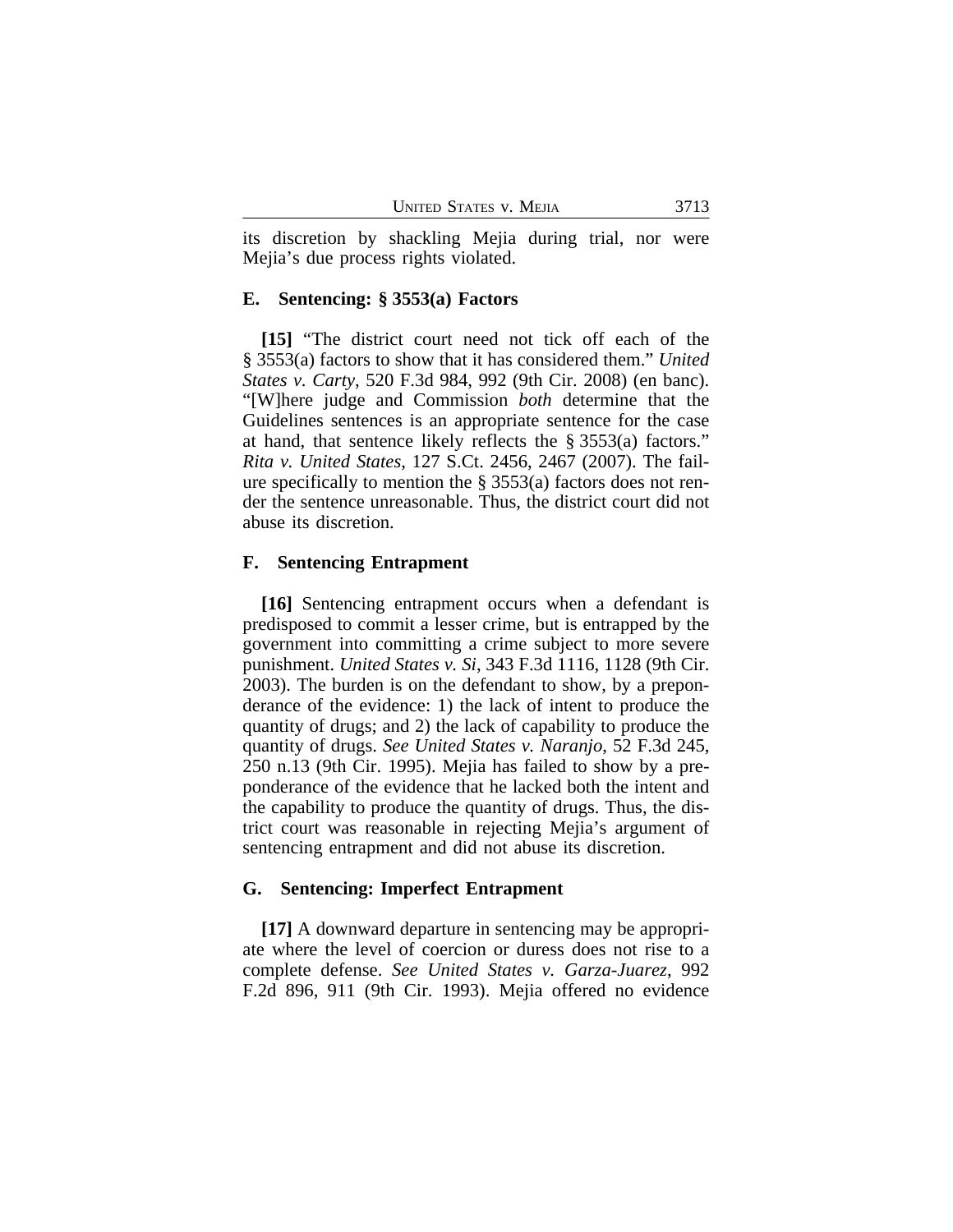illustrating why he should have been entitled to a downward departure for imperfect entrapment. The district court reviewed the presentence report, read the parties' submissions and listened to the testimony and argument of both parties. It was, therefore, reasonable and not an abuse of the district court's discretion to reject Mejia's imperfect entrapment argument.

#### **H. Sentencing: Acceptance of Responsibility**

**[18]** A defendant who "clearly demonstrates acceptance of responsibility for his offense" is entitled to a sentence reduction for acceptance of responsibility. U.S.S.G. § 3E1.1(a). Mejia fails to put forth any reason why he is entitled to the reduction for acceptance of responsibility. The district court was within its discretion in finding Mejia failed to meet this burden and, thus, committed no clear error.

#### **I. Sentencing: Sufficiency of the Evidence/Drug Quantity**

**[19]** In cases involving drugs, "although the guidelines clearly authorize the district court to approximate drug quantities . . . the government is required to prove approximate quantity by a preponderance of the evidence." *United States v. August*, 86 F.3d 151, 154 (9th Cir. 1996). Based on the evidence as a whole, drawing all reasonable inferences in favor of the government, and resolving conflicts in evidence in favor of the jury's verdict, there was sufficient evidence to support the drug quantity finding of 447.5 grams for the October 19, 2004 transaction. Accordingly, the district court did not commit plain error in calculating a base offense level of 34 rather than 32.

#### **CONCLUSION**

Therefore, we affirm Mejia's judgment of conviction, but vacate his sentence and remand to the district court to resen-